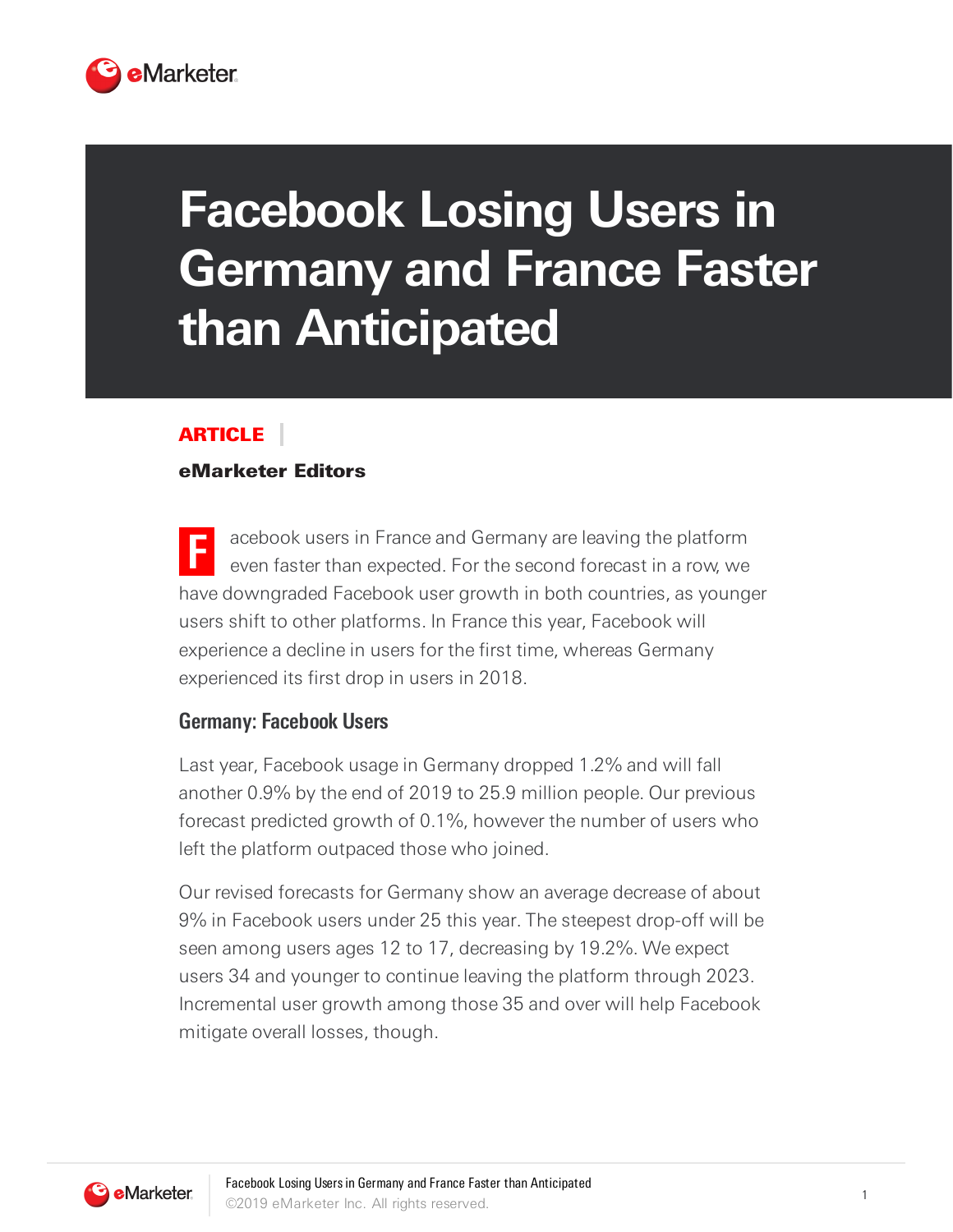

Despite the slight decline in users, Facebook remains the leading social network in Germany and will maintain that status for the foreseeable future. As a result, advertisers in Germany will continue to buy ad space on the platform. In 2020, ad spending on Facebook will grow by 11.9%, reaching \$2.49 billion (€2.11 billion).

"Over time, Facebook has lost its appeal for many young people, especially teens, but also younger adults," eMarketer principal analyst Karin von Abrams said. "Usage of Facebook is still increasing among older internet users, but younger users can find it a bit stale and are drawn much more to Instagram and Snapchat these days. These platforms typically offer more up-to-the-minute experiences and a more vibrant atmosphere. Snapchat particularly benefitted from the Q2 2019 release of its updated Android app—as well as new visual filters, including a 'baby face' lens. These changes boosted engagement quite dramatically."

## **Germany: Instagram, Snapchat and Twitter**

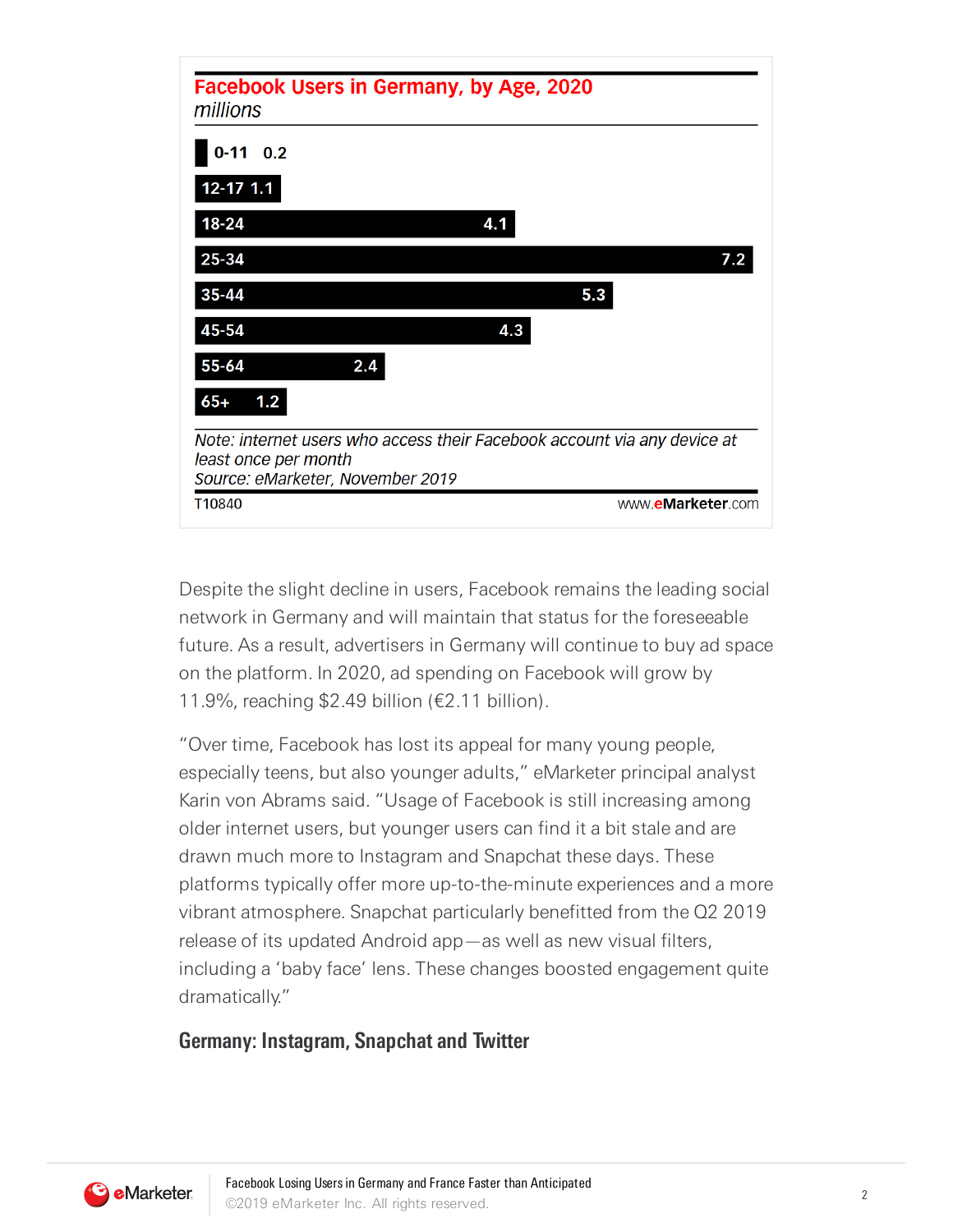While we are seeing a decline in Facebook users in Germany, other social networks like Instagram, Snapchat and Twitter are all gaining users.

- Instagram will grow by 10.4% this year to 17.7 million users. In 2020, Ξ there will be more users under 25 on Instagram than on Facebook.
- **Snapchat will grow by 7.5% this year to 10.6 million users.**
- Twitter will grow by 4.3% this year to 4.0 million users.

#### **France: Facebook Users**

In France, 2019 will be the first time that the total number of Facebook users will decline. The user base will shrink by 1.3% to 27.6 million. This decline is expected to continue. In fact, by 2022, less than 50% of internet users in France will use Facebook.

The story in France is similar to that in Germany: Younger people are opting for other social platforms over Facebook. In 2020, Instagram users under 25 will surpass Facebook users in that age group for the first time.

### **France: Instagram, Snapchat and Twitter**

- This year, Instagram's users in France will grow by 10.7% to 14.9 million.
- Snapchat will have 16.4 million users in 2019, 17.8% higher than last year. The number of Snapchat users in France will surpass those in the UK for the first time this year.
- Twitter will grow by 2.6% in 2019, to 3.9 million users.